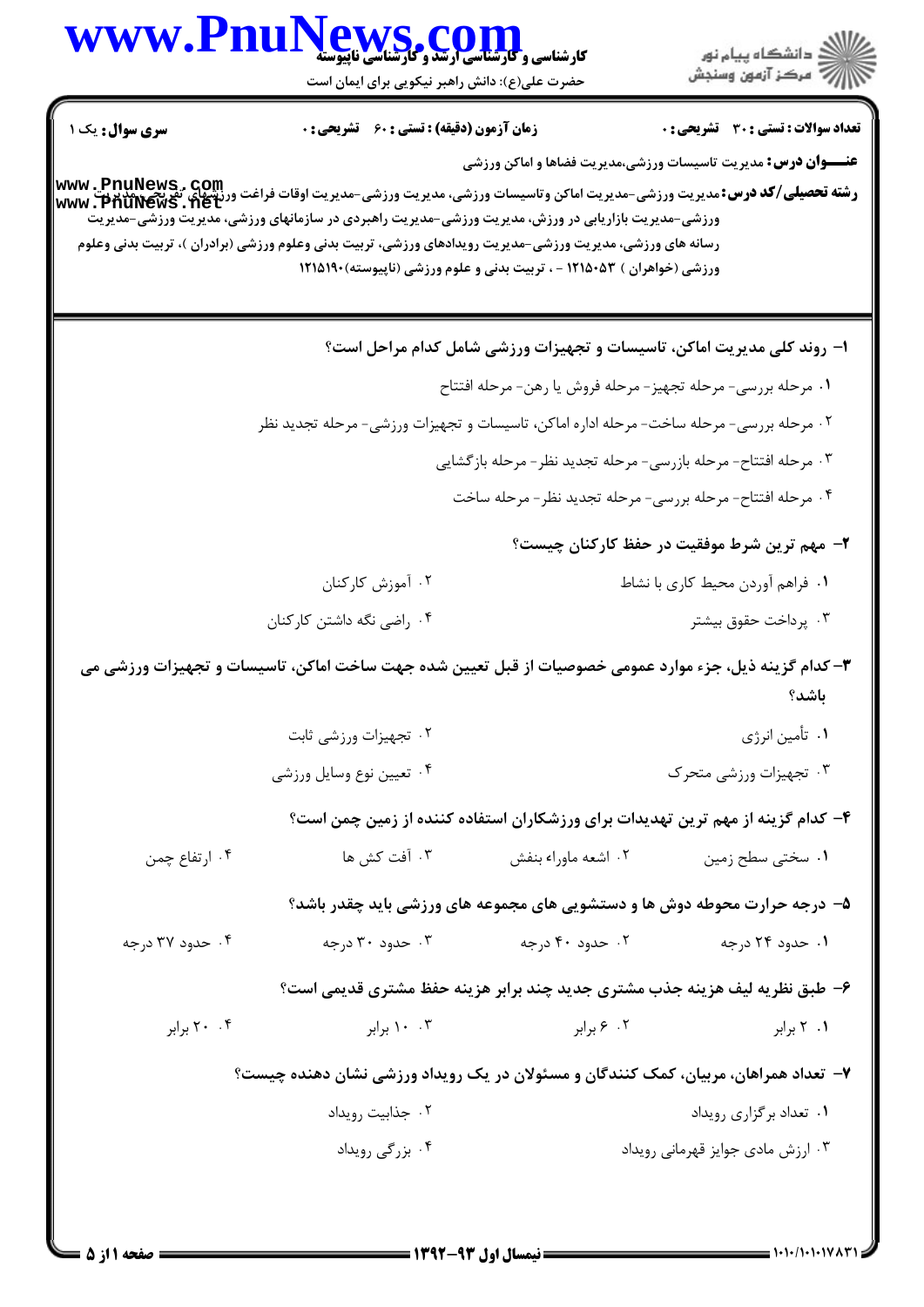| WWW.PnuNews.com                                                                                                                                                                                                  |                                               |                                                                        | ڪ دانشڪاه پيام نور<br>۾ مرڪز آزمون وسنڊش                                                                                                                                                                                                                 |
|------------------------------------------------------------------------------------------------------------------------------------------------------------------------------------------------------------------|-----------------------------------------------|------------------------------------------------------------------------|----------------------------------------------------------------------------------------------------------------------------------------------------------------------------------------------------------------------------------------------------------|
|                                                                                                                                                                                                                  | حضرت علی(ع): دانش راهبر نیکویی برای ایمان است |                                                                        |                                                                                                                                                                                                                                                          |
| سری سوال: ۱ یک                                                                                                                                                                                                   | زمان آزمون (دقیقه) : تستی : 60 ٪ تشریحی : 0   |                                                                        | <b>تعداد سوالات : تستي : 30 ٪ تشريحي : 0</b>                                                                                                                                                                                                             |
|                                                                                                                                                                                                                  |                                               |                                                                        | <b>عنـــوان درس:</b> مدیریت تاسیسات ورزشی،مدیریت فضاها و اماکن ورزشی<br><b>رشته تحصیلی/کد درس:</b><br>و <b>شته تحصیلی/کد درس:</b> مدیریت ورزشی-مدیریت اماکن وتاسیسات ورزشی، مدیریت ورزشی-مدیریت اوقات فراغت ورزشهای نفریچی، مدرب<br> www . PhuNews . het |
| ورزشی-مدیریت بازاریابی در ورزش، مدیریت ورزشی-مدیریت راهبردی در سازمانهای ورزشی، مدیریت ورزشی-مدیریت<br>رسانه های ورزشی، مدیریت ورزشی-مدیریت رویدادهای ورزشی، تربیت بدنی وعلوم ورزشی (برادران )، تربیت بدنی وعلوم |                                               | ورزشی (خواهران ) ۱۲۱۵۰۵۳ - ، تربیت بدنی و علوم ورزشی (ناپیوسته)۱۲۱۵۱۹۰ |                                                                                                                                                                                                                                                          |
|                                                                                                                                                                                                                  |                                               |                                                                        | ۸–  پیست مستقیم برای دوهای سرعت تا ۱۱۰ متر، باید حداقل چند متر فضای پس از پایان خط داشته باشد؟                                                                                                                                                           |
| ۰. ۶۰ متر                                                                                                                                                                                                        | ۵۰ ۵۰ متر                                     | ۲. ۲۵ متر                                                              | ۰۱ ۱۷ متر                                                                                                                                                                                                                                                |
|                                                                                                                                                                                                                  |                                               |                                                                        | ۹– مهمترین زیرساختار توریستی (اجتماعی) برای اماکن، تاسیسات و تجهیزات ورزشی کدام است؟                                                                                                                                                                     |
|                                                                                                                                                                                                                  |                                               |                                                                        | ۰۱ ساخت سالن های چند منظوره                                                                                                                                                                                                                              |
|                                                                                                                                                                                                                  |                                               |                                                                        | ۰۲ ساخت و تجهیز مکان های اسکان برای ورزشکاران و همراهان آنان، خبرنگاران و تماشاگران                                                                                                                                                                      |
|                                                                                                                                                                                                                  |                                               |                                                                        | ۰۳ تجهیز مجموعه های ورزشی به وسایل نقلیه عمومی                                                                                                                                                                                                           |
|                                                                                                                                                                                                                  |                                               |                                                                        | ۰۴ پخش زنده تلویزیونی رویدادهای ورزشی                                                                                                                                                                                                                    |
|                                                                                                                                                                                                                  |                                               |                                                                        | ۱۰- گران ترین و با ارزش ترین سرمایه هر سازمان کدام است؟                                                                                                                                                                                                  |
|                                                                                                                                                                                                                  | ۰۲ درآمدهای سازمان                            |                                                                        | ٠١ محل جغرافيايي ساخت سازمان                                                                                                                                                                                                                             |
|                                                                                                                                                                                                                  | ۰۴ نیروی انسانی سازمان                        |                                                                        | ۰۳ اسپانسرها و حامیان مالی سازمان                                                                                                                                                                                                                        |
|                                                                                                                                                                                                                  |                                               |                                                                        | 11- تأسیسات ورزشی که هم برای معلولان و هم برای غیر معلولان استفاده می شود، کدام یک از اهداف ورزش را دنبال می<br>كند؟                                                                                                                                     |
| ۰۴ تندرستی                                                                                                                                                                                                       | ۰۳ شادابی                                     | ۰۲ همگرایی و تعامل                                                     | ۰۱ ایمنی                                                                                                                                                                                                                                                 |
|                                                                                                                                                                                                                  |                                               |                                                                        | ۱۲– کدام گزینه ذیل، جزء اهداف ارزیابی کارکنان از منظر کارکنا <u>ن نمی</u> باشد؟                                                                                                                                                                          |
|                                                                                                                                                                                                                  | ۰۲ افزایش انگیزه کاری                         |                                                                        | ٠١ شناخت ظرفيت هاى موجود كاركنان                                                                                                                                                                                                                         |
|                                                                                                                                                                                                                  | ۰۴ امکان واقع گرایانه تر ارتقا                |                                                                        | ۰۳ دریافت بازخورد کارکنان از جایگاه واقعی خود در سازمان                                                                                                                                                                                                  |
|                                                                                                                                                                                                                  |                                               |                                                                        | ۱۳- ارزیابی منظم کارکنان در کدام مورد انجام نمی شود؟                                                                                                                                                                                                     |
|                                                                                                                                                                                                                  | ۰۲ در فواصل زمانی از قبل تعیین شده            |                                                                        | ۰۱ قبل از پایان دوره آزمایشی                                                                                                                                                                                                                             |
|                                                                                                                                                                                                                  | ۰۴ در چارچوب ارزیابی سالانه                   |                                                                        | ۰۳ در هنگام تغییر مدیریت                                                                                                                                                                                                                                 |
|                                                                                                                                                                                                                  |                                               |                                                                        | ۱۴- دمای آب برای شنا کردن معلولان باید چند درجه باشد؟                                                                                                                                                                                                    |
| ۰۴ تا ۳۰ درجه                                                                                                                                                                                                    | ۰۳ تا ۴۰ درجه                                 | ۰۲ تا ۲۸ درجه                                                          | ۰۱ ۱۵ تا ۲۰ درجه                                                                                                                                                                                                                                         |
|                                                                                                                                                                                                                  |                                               |                                                                        |                                                                                                                                                                                                                                                          |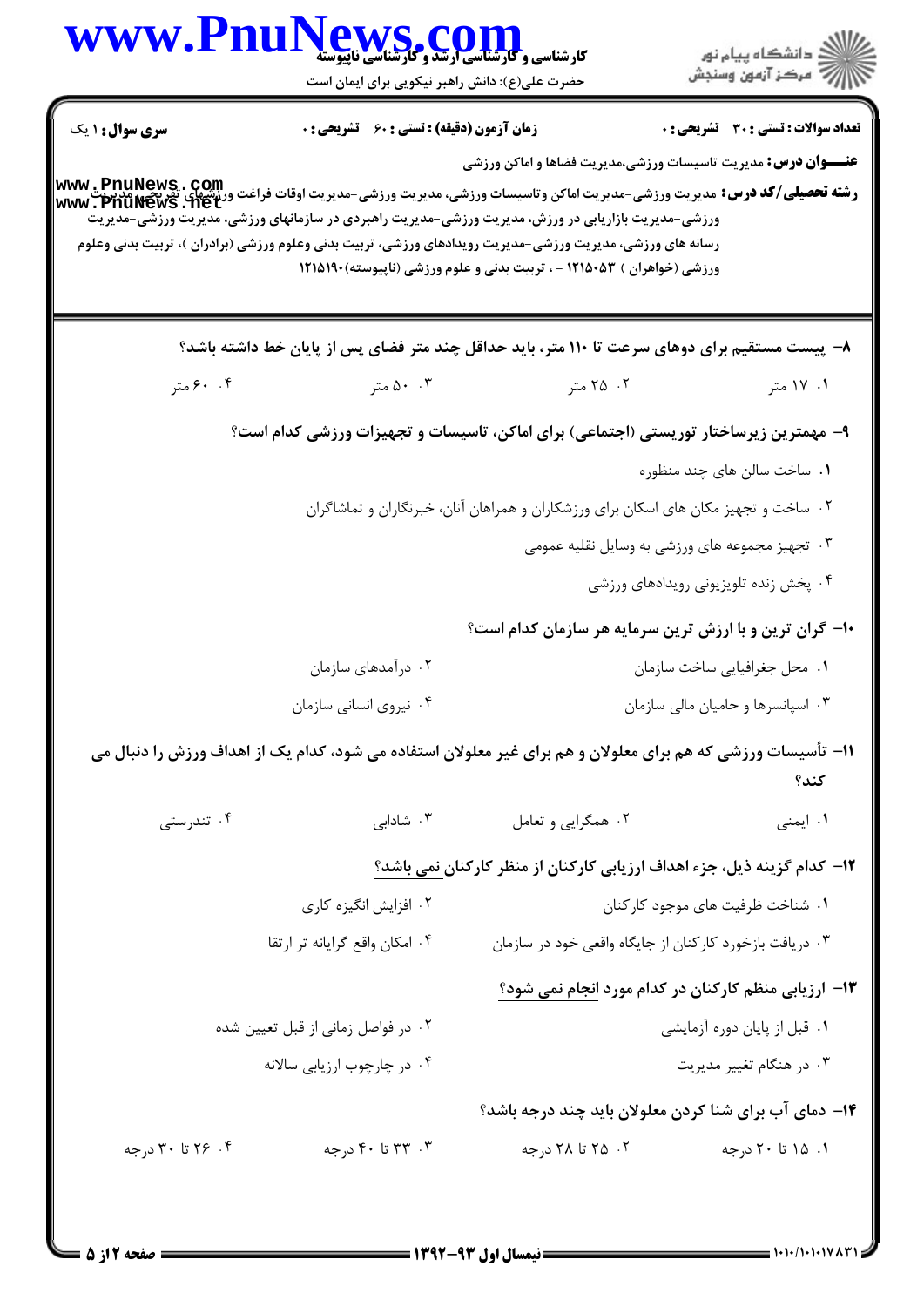| www.Phu                | ews.com<br><b>کارشناسی و کارشناسی ارشد و کارشناسی ناپیوسته</b><br>حضرت علی(ع): دانش راهبر نیکویی برای ایمان است                                                                                                                                                                                                                                                                                                   |                                                                               | ڪ دانشڪاه پيا <sub>م</sub> نور<br>ر <i>7</i> مرڪز آزمون وسنڊش                                                 |
|------------------------|-------------------------------------------------------------------------------------------------------------------------------------------------------------------------------------------------------------------------------------------------------------------------------------------------------------------------------------------------------------------------------------------------------------------|-------------------------------------------------------------------------------|---------------------------------------------------------------------------------------------------------------|
| <b>سری سوال : ۱ یک</b> | <b>زمان آزمون (دقیقه) : تستی : 60 ٪ تشریحی : 0</b><br>رشته تحصیلی/کد درس: مدیریت ورزشی-مدیریت اماکن وتاسیسات ورزشی، مدیریت ورزشی-مدیریت اوقات فراغت ورزشهای تقریبی، مد<br>Www . PhuNews . net<br>ورزشی-مدیریت بازاریابی در ورزش، مدیریت ورزشی-مدیریت راهبردی در سازمانهای ورزشی، مدیریت ورزشی-مدیریت<br>رسانه های ورزشی، مدیریت ورزشی-مدیریت رویدادهای ورزشی، تربیت بدنی وعلوم ورزشی (برادران )، تربیت بدنی وعلوم |                                                                               | تعداد سوالات : تستى : 30 ٪ تشريحي : 0<br><b>عنـــوان درس:</b> مدیریت تاسیسات ورزشی،مدیریت فضاها و اماکن ورزشی |
|                        | ورزشی (خواهران ) ۱۲۱۵۰۵۳ - ، تربیت بدنی و علوم ورزشی (ناپیوسته)۱۹۱۵۱۹۰                                                                                                                                                                                                                                                                                                                                            |                                                                               |                                                                                                               |
|                        | ۱۵– کنترل و کارآمد نگهداشتن تابلوهای اعلانات، از وظایف کدام یک از بخش های زیر است؟                                                                                                                                                                                                                                                                                                                                |                                                                               |                                                                                                               |
|                        | ۰۲ بخش سرايداري                                                                                                                                                                                                                                                                                                                                                                                                   |                                                                               | ۰۱ بخش ساختمان و ساخت و ساز                                                                                   |
|                        | ۰۴ بخش روابط عمومی و دبیرخانه                                                                                                                                                                                                                                                                                                                                                                                     |                                                                               | ۰۳ بخش داوری و فنی                                                                                            |
|                        |                                                                                                                                                                                                                                                                                                                                                                                                                   |                                                                               | ۱۶– نخستین گام برای ایجاد اماکن، تاسیسات و تجهیزات ورزشی کدام است؟                                            |
|                        | ۰۲ خرید زمین                                                                                                                                                                                                                                                                                                                                                                                                      |                                                                               | ۰۱ تامین هزینه                                                                                                |
|                        | ۰۴ انتخاب پیمانکار                                                                                                                                                                                                                                                                                                                                                                                                |                                                                               | ۰۳ برنامه ریزی برای ساخت                                                                                      |
|                        |                                                                                                                                                                                                                                                                                                                                                                                                                   |                                                                               | ۱۷- دیواره های سالن تا چه ارتفاعی باید صاف، مسطح و عاری از هرگونه بر آمدگی باشد؟                              |
| ۰۴ متری                | ۰۳ متری                                                                                                                                                                                                                                                                                                                                                                                                           | ۰۲ متری                                                                       | ۰۱ متری                                                                                                       |
|                        |                                                                                                                                                                                                                                                                                                                                                                                                                   |                                                                               | ۱۸− TQM برای جلب رضایت مشتری به کدام گزینه توجه <u>بیشت</u> ری می کند؟                                        |
| ۰۴ اشاعه اجتماعی       | ۰۳ مفهوم بازار محوری                                                                                                                                                                                                                                                                                                                                                                                              | ۰۲ ابزار بهبود                                                                | ۰۱ مشا <sub>ر</sub> کت همگان <sub>ی</sub>                                                                     |
|                        | ۱۹- در مورد سرویس های بهداشتی مناسب برای معلولان کدام گزینه نادرست می باشد؟                                                                                                                                                                                                                                                                                                                                       |                                                                               |                                                                                                               |
|                        |                                                                                                                                                                                                                                                                                                                                                                                                                   |                                                                               | ۰۱ بکارگیری درب های اتوماتیک                                                                                  |
|                        |                                                                                                                                                                                                                                                                                                                                                                                                                   | ۰۲ بالاتر بودن این دستشویی ها نسبت به دستشویی های معمولی                      |                                                                                                               |
|                        |                                                                                                                                                                                                                                                                                                                                                                                                                   | ۰۳ وجود دستگیره هایی برای گرفتن و جابجا شدن از روی ویلچر به روی صندلی و برعکس |                                                                                                               |
|                        |                                                                                                                                                                                                                                                                                                                                                                                                                   |                                                                               | ۰۴ شیرهای آب اتوماتیک                                                                                         |
|                        |                                                                                                                                                                                                                                                                                                                                                                                                                   |                                                                               | <b>۲۰</b> - تفاوت عمده سازمان های تولیدی و خدماتی کدام است؟                                                   |
|                        |                                                                                                                                                                                                                                                                                                                                                                                                                   |                                                                               | ۰۱ سیستم تولیدی باز ولی سیستم خدماتی، بسته است.                                                               |
|                        | ۲. خدمات سازمان های تولیدی ملموس ولی خدمات سازمان های خدماتی غیرملموس می باشد.                                                                                                                                                                                                                                                                                                                                    |                                                                               |                                                                                                               |
|                        |                                                                                                                                                                                                                                                                                                                                                                                                                   | ۰۳ سیستم تولیدی پرهزینه تر از سیستم خدماتی می باشد.                           |                                                                                                               |
|                        |                                                                                                                                                                                                                                                                                                                                                                                                                   | ۰۴ سیستم تولیدی تخصصی تر از سیستم خدماتی می باشد.                             |                                                                                                               |
|                        |                                                                                                                                                                                                                                                                                                                                                                                                                   |                                                                               | ا۲− کدام عامل از ده فرمان TQM به عنوان مالکیت و تعهد است؟                                                     |
| ۰۴ دامنه کار           | ۰۳ هدف                                                                                                                                                                                                                                                                                                                                                                                                            | ٠٢ قابليت                                                                     | ۰۱ موضوع                                                                                                      |
|                        |                                                                                                                                                                                                                                                                                                                                                                                                                   |                                                                               |                                                                                                               |

 $\blacksquare$ 

= 1+1+/1+1+1782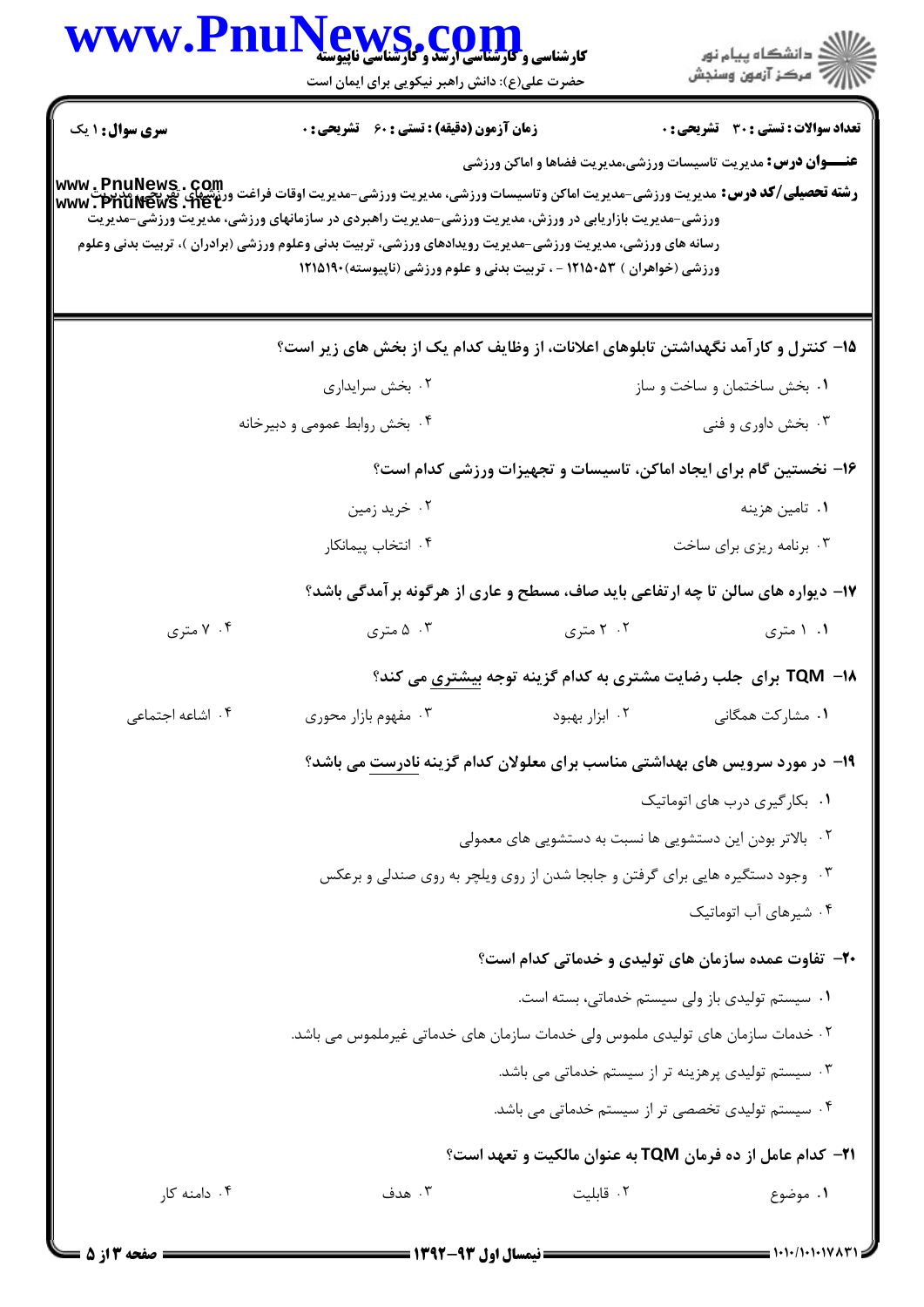| <b>WWW.Fn</b>          | ews.com<br><b>کارشناسی و گارشناسی ارشد و کارشناسی ناپیوسته</b><br>حضرت علی(ع): دانش راهبر نیکویی برای ایمان است |                                                                                                                                                                                                                                                                                                                                                                                                                                                 | ڪ دانشڪاه پيا <sub>م</sub> نور<br><mark>ر</mark> ⊽ مرڪز آزمون وسنڊش |
|------------------------|-----------------------------------------------------------------------------------------------------------------|-------------------------------------------------------------------------------------------------------------------------------------------------------------------------------------------------------------------------------------------------------------------------------------------------------------------------------------------------------------------------------------------------------------------------------------------------|---------------------------------------------------------------------|
| <b>سری سوال : ۱ یک</b> | <b>زمان آزمون (دقیقه) : تستی : 60 ٪ تشریحی : 0</b>                                                              | <b>عنـــوان درس:</b> مدیریت تاسیسات ورزشی،مدیریت فضاها و اماکن ورزشی                                                                                                                                                                                                                                                                                                                                                                            | تعداد سوالات : تستي : 30 ٪ تشريحي : 0                               |
|                        |                                                                                                                 | <b>رشته تحصیلی/کد درس:</b> مدیریت ورزشی-مدیریت اماکن وتاسیسات ورزشی، مدیریت ورزشی-مدیریت اوقات فراغت ورزشهای تقریحی، مدریت<br>Www . PhuNews . net<br>ورزشی-مدیریت بازاریابی در ورزش، مدیریت ورزشی-مدیریت راهبردی در سازمانهای ورزشی، مدیریت ورزشی-مدیریت<br>رسانه های ورزشی، مدیریت ورزشی-مدیریت رویدادهای ورزشی، تربیت بدنی وعلوم ورزشی (برادران )، تربیت بدنی وعلوم<br>ورزشی (خواهران ) ۱۲۱۵۰۵۳ - ، تربیت بدنی و علوم ورزشی (ناپیوسته)۱۲۱۵۱۹۰ |                                                                     |
|                        |                                                                                                                 | ٢٢- انقلاب سوم در مديريت كيفيت جامع كدام است؟                                                                                                                                                                                                                                                                                                                                                                                                   |                                                                     |
|                        | ۰۲ تمرکز بر مشتری                                                                                               |                                                                                                                                                                                                                                                                                                                                                                                                                                                 | ۰۱ مشارکت همگانی                                                    |
|                        | ۰۴ بهبود مستمر                                                                                                  |                                                                                                                                                                                                                                                                                                                                                                                                                                                 | ۰۳ شبکه سازی و اشاعه اجتماعی                                        |
|                        |                                                                                                                 | ۲۳- کارآمدترین شیوه جلوگیری از وقوع حوادث در ورزش ها چیست؟                                                                                                                                                                                                                                                                                                                                                                                      |                                                                     |
|                        | ۰۲ آموزش کمک های اولیه                                                                                          |                                                                                                                                                                                                                                                                                                                                                                                                                                                 | ۰۱ از بین بردن شرایط مخاطره آمیز                                    |
|                        | ۰۴ استخدام نیروهای انسانی تنومند و کارآمد                                                                       | ۰۳ اجرای طرح های واکنشی روزآمد و اضطراری                                                                                                                                                                                                                                                                                                                                                                                                        |                                                                     |
|                        |                                                                                                                 | ۲۴- بیشترین حوادث منجر به فوت و جراحت برای تماشاگران در کدامیک از ورزش ها رخ می دهد؟                                                                                                                                                                                                                                                                                                                                                            |                                                                     |
| ۰۴ بوکس                | ۰۳ کشتی                                                                                                         | ٠٢ بسكتبال                                                                                                                                                                                                                                                                                                                                                                                                                                      | ۰۱ فوتبال                                                           |
|                        |                                                                                                                 | ۲۵– مهمترین عوامل تاثیر گذار بر هزینه های ساخت اماکن ورزشی چیست؟                                                                                                                                                                                                                                                                                                                                                                                |                                                                     |
|                        | ٠٢ مسائل زيست محيطي، موقعيت جغرافيايي                                                                           |                                                                                                                                                                                                                                                                                                                                                                                                                                                 | ۰۱ موقعیت جغرافیایی، فناوری                                         |
|                        | ۰۴ بزرگی تجهیزات، نوع کاربری                                                                                    |                                                                                                                                                                                                                                                                                                                                                                                                                                                 | ۰۳ آینده نگری ، نوع کاربری                                          |
|                        |                                                                                                                 | <b>۲۶</b> - تعداد دفعات نظافت دیوارها و کاشی ها در مجموعه های ورزشی باید به چه صورت باشد؟                                                                                                                                                                                                                                                                                                                                                       |                                                                     |
| ۰۴ يکبار در ماه        | ۰۳ سه بار در هفته                                                                                               | ۰۲ هفته ای یکبار                                                                                                                                                                                                                                                                                                                                                                                                                                | ۰۱ هر روز                                                           |
|                        |                                                                                                                 | ۲۷- ضدعفونی کردن رختکن ها و محوطه دوش ها، به کدام دلیل اساسی صورت می گیرد؟                                                                                                                                                                                                                                                                                                                                                                      |                                                                     |
|                        | ۰۲ جلب رضايت مشتريان                                                                                            |                                                                                                                                                                                                                                                                                                                                                                                                                                                 | ۰۱ جلوگیری از ایجاد قارچ                                            |
|                        | ۰۴ عدم برخورد و تصادف ورزشکاران                                                                                 |                                                                                                                                                                                                                                                                                                                                                                                                                                                 | ۰۳ صاف و صيقل شدن سطوح                                              |
|                        |                                                                                                                 | <b>۲۸</b> - ٪ به نظر تمامی صاحبنظران، آخرین بخش از وظایف مدیریت کدام است؟                                                                                                                                                                                                                                                                                                                                                                       |                                                                     |
|                        | ۰۲ تامین منابع مالی                                                                                             |                                                                                                                                                                                                                                                                                                                                                                                                                                                 | ۰۱ ایمنی و بهداشت                                                   |
|                        | ۰۴ ارزیابی و کنترل                                                                                              |                                                                                                                                                                                                                                                                                                                                                                                                                                                 | ۰۳ توجه به مسائل زیست محیطی                                         |
|                        |                                                                                                                 | ۲۹- با توجه به روند کلی مدیریت اماکن، تاسیسات و تجهیزات ورزشی، کدام گزینه مربوط به مرحله تجدید نظر می باشد؟                                                                                                                                                                                                                                                                                                                                     |                                                                     |
|                        | ۰۲ تعمیرات و بازسازی                                                                                            |                                                                                                                                                                                                                                                                                                                                                                                                                                                 | ۰۱ مدرن سازی                                                        |
|                        | ۰۴ تعيين نوع اداره                                                                                              |                                                                                                                                                                                                                                                                                                                                                                                                                                                 | ۰۳ تخریب قسمتی از تاسیسات                                           |
|                        |                                                                                                                 |                                                                                                                                                                                                                                                                                                                                                                                                                                                 |                                                                     |

 $\blacksquare$